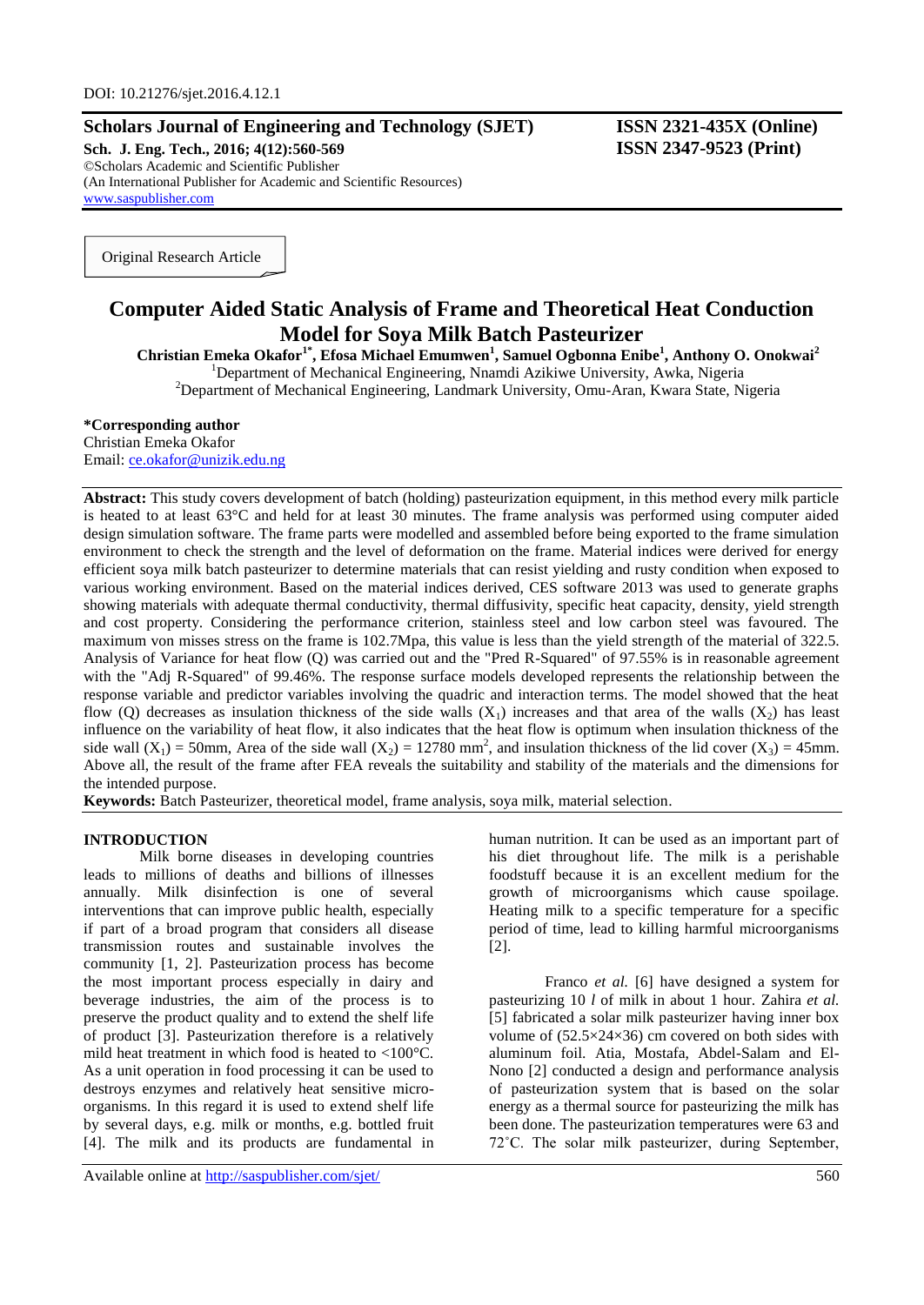October and November 2009, attained pasteurization temperatures in 3 to 19 minutes depending on the solar radiation, and the desired temperature for pasteurization. The average daily maximum amount of solar-pasteurized milk was 73.9 l at 63°C, while the minimum was 37.3 l at 72°C. The change in intensity of solar radiation had a direct impact on solar milk pasteurizer.

Wayua, Okoth and Wangoh [7] developed an artificial neural network model to predict milk temperature of a locally fabricated solar milk pasteuriser, based on measures of error deviation from experimental data. The neural network predictions agreed well with experimental values with mean squared error, mean relative error and correlation coefficient of determination  $(R^2)$  of 5.22°C, 3.71% and 0.89, respectively. Wayua, Okoth and Wangoh [8] designed and assessed the performance of a flat-plate solar milk pasteurizer for arid pastoral areas of Kenya. The solar milk pasteurizer consist of flat-plate waterheating collector and a 1.5-mm thick stainless steel cylindrical milk vat was designed and tested in an arid pastoral area of northern Kenya. The milk vat had a capacity of 80 L and a 50-mm wide hot water jacket insulated with 38-mm thick fiberglass.

Rehman and Al-Hilphy [9] designed and manufactured a non thermal milk pasteurizer using electrical field, the study focused on applying different electrical fields in milk pasteurization as a non thermal treatment. Rabab, Hafiz, Nasir and Muhammad [1] carried out fabrication and performance study of a solar milk pasteurizer. This experimentation was done on temperature ranging from  $65^{\circ}$ C to  $75^{\circ}$ C. Mokhtar [3] developed an empirical model of coconut milk pasteurization process using plate heat exchanger. The model was developed based on experimental data and represented in first order plus time delay (FOPTD) model. Overall, the obtained model gave good agreement with experimental data in validation result with maximum error is  $\pm 5\%$ . The validation result showed that this model is suitable for use in control strategy for the further study.

There is a dearth of theoretical models for soya milk pasteurizer design, although Mukhopadhaya and Raju [10] tried to develop a theoretical heat conduction model for cold storage using Taguchi methodology, the limitations of Taguchi method in accounting for interaction and second order effects of factors requires application of a more robust response surface method. Also there is need to ensure suitability and stability of the fabrication materials for the intended purpose.

# **MATERIAL AND METHODS**

Available online at<http://saspublisher.com/sjet/> 561

This study covers development of batch (holding) pasteurization equipment, in this method every milk particle is heated to at least 63°C and held for at least 30 minutes. The outer box has volume  $(639\times659\times582)$  mm<sup>3</sup>. The frame analysis was performed using computer aided design simulation software. The frame parts were modelled and assembled before being exported to the frame simulation environment to check the strength and the level of deformation on the frame [11]. The values of loads used for the analysis were obtained from i-properties tab of Autodesk Inventor software and is as summarized in table 1, this values are the sum of individual components of the machine resting on different sections of the machine. The weights were assumed to be evenly distributed on the frame by sections. Fixed constraints were used in constraining the base of the frame to ensure stability before performing the frame analysis simulation. The frame is the structural part that supports the entire load of the machine. It is subjected to the weight of the other components of the machine. Hence the frame is subjected to compressive forces. The material used for frames should be of high rigidity and toughness. This will enhance the stability of the machine. The frame will be tested for static strength. The weight acting on the frame as shown in table 1 was assumed to be evenly distributed on the frame by sections. Fixed constraints were used in constraining the base of the frame. The materials used for the components were specified in the solid model before extracting the various masses of the section. The volume of the inner chamber was used as the control volume to get the maximum mass of water the machine can contain.

### **Material selection**

Desirability factors for selection based on strength and cost of candidate materials are differently expressed by Crawford, 1998 and Ashby, 2003. When the pasteurizer is heated, the internal temperature rises quickly from ambient,  $T<sub>o</sub>$ , to the operating temperature  $T_i$ , where it is held for the pasteurization time t (say 30min). The energy consumed in heating time (t) has two contributions. The first is the heat conducted out; at steady state the heat loss by conduction  $Q_1$  per unit area is given by the first law of heat flow, if held for time t is

$$
Q_1 = -\lambda \frac{dT}{dx} t = \lambda \frac{(T_i - T_o)}{w} t \tag{1}
$$

While the second contribution is the heat absorbed by the pasteurizer wall in raising it to Ti per unit area it is

$$
Q_2 = C_p \rho w \left(\frac{T_i - T_o}{2}\right) \tag{2}
$$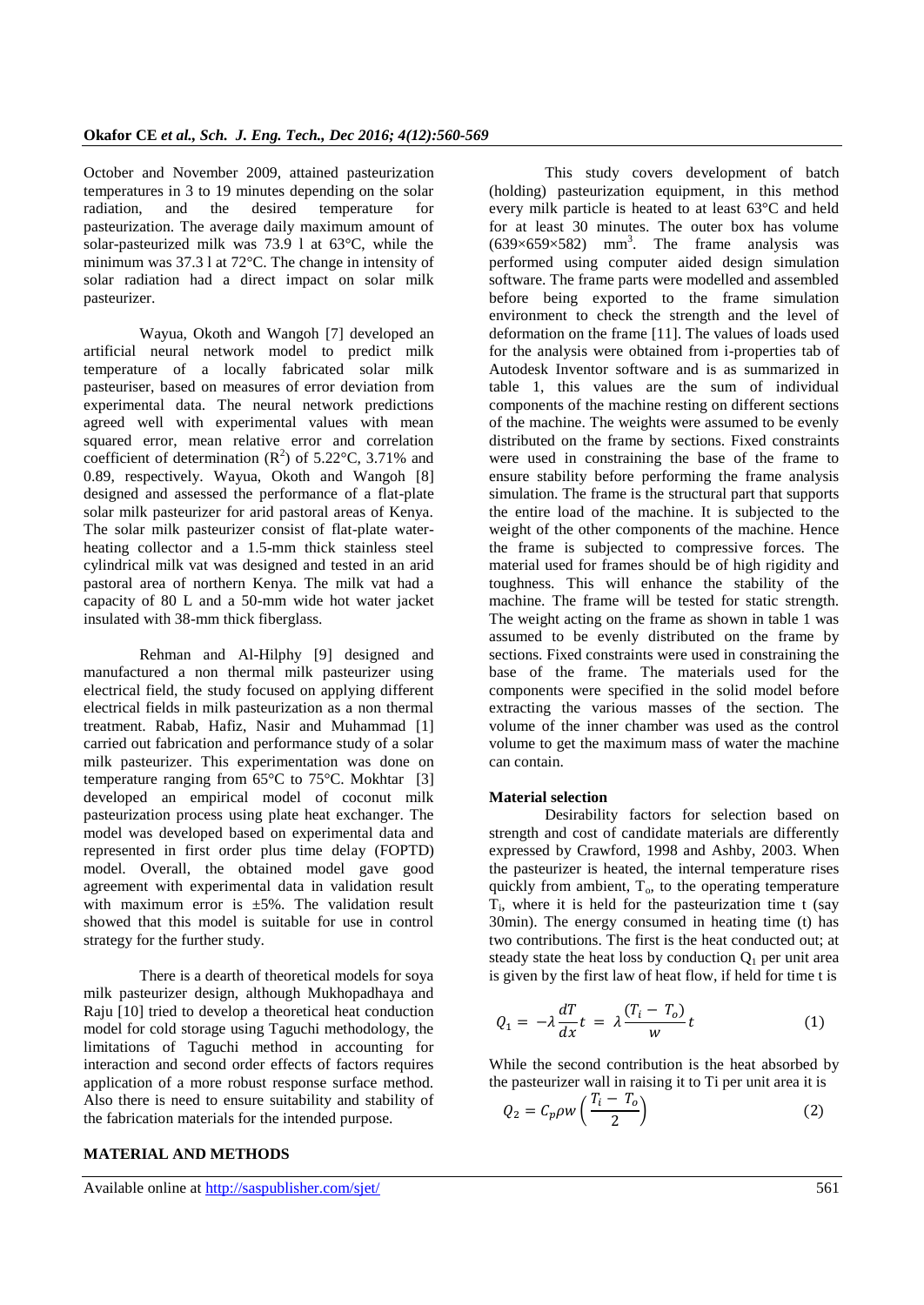Where  $\lambda$  is the thermal conductivity,  $\frac{di}{dx}$  is the temperature gradient,  $C_n$  is the specific heat of the wall material, ρ is the density and *w* is the insulation wall thickness. The total energy consumed per unit area is the sum of these two

$$
Q = Q_1 + Q_2 = \lambda \frac{(T_i - T_o)}{w} t + C_p \rho w \left(\frac{T_i - T_o}{2}\right)
$$
 (3)

Thus to determine the optimum thickness, we differentiate equation (2) with respect to wall thickness w and equating the result to zero, giving

$$
w = \left(\frac{2\lambda t}{C_p \rho}\right)^{1/2} = (2at)^{1/2}
$$
 (4)

Where  $a = \frac{\lambda}{a}$  $\frac{\pi}{c_{\nu\rho}}$  is the thermal diffusivity. The quantity  $(2at)^{1/2}$  has dimensions of length and is a measure of

the distance heat can diffuse in time  $t = 30$ min. Eliminating w we have

$$
Q = (T_i - T_o)(2t)^{1/2} (\lambda C_p \rho)^{1/2}
$$
 (5)

Q is minimised by choosing a material with a low value of the quantity  $(\lambda C_p \rho)^{1/2}$  that is by maximizing

$$
M_1 = (\lambda C_p \rho)^{1/2} = \frac{a^{1/2}}{\lambda}
$$
 (6)

However, before accepting any candidate material we must check, by evaluating equation 4 to determine how thick the wall made from it will be. Also Minimize cost per kg of the material

$$
M_2 = \frac{\lambda \sigma_y^2}{C_m \rho} \tag{7}
$$

Where  $p =$  density of tube material,  $C_m = \text{cost per kg of}$ the material,  $\sigma_{\gamma}$  is now raised to the power of 2 because the weight depends on wall thickness as well as density and wall thickness varies as  $\frac{1}{\sigma_v}$ . The material with the highest  $M$  is usually chosen as a candidate material. The acceptable wall thickness is calculated from equation 4 at a milk pasteurizing temperatures of 63°C for 30 min (low temperature long time LTLT) and Heat transfer is calculated by using Fourier's law-

$$
Heat flow(Q) = \frac{K \times A \times (T_i - T_o)}{X}
$$
 (8)

Where,  $K=$  thermal conductivity of insulating material  $=0.04$  W/mk, A= area TD= temperature difference. X= insulation thickness.

### **Theoretical Model development**

The fresh-milk pasteurizer has a design capacity of 25 litres. It is insulated by fibreglass. Three control parameters, viz. insulation thickness of the side walls  $(X_1)$ , area of the walls  $(X_2)$ , Insulation thickness of the lid cover  $(X_3)$  taken as predictor variables and heat flow (Q) taken as response variable. Table 1 shows all the control parameters and their levels.

The temperature inside the pasteurizer is taken as 63°C and assume that it is constant throughout the chamber. RSM uses many experiments to reach optimum and at optimum the appropriate model is nonlinear regression model. The general polynomial model to detect nonlinearity and second order effects is expressed as

$$
\hat{Y} = \beta_0 + \sum_{i=1}^{K} \beta_i X_i + \sum_{i=1}^{k} \beta_{ii} X_i^2 + \sum_{i=1}^{k-1} \sum_{j=2}^{k} \beta_{ij} + \varepsilon \quad (9)
$$

# **Table 1: control parameters and their levels**

|                                               |      | Levels |       |  |
|-----------------------------------------------|------|--------|-------|--|
| Factors                                       | Unit | #1     | #2    |  |
| Insulation thickness of the side wall $(X_1)$ | mm   | 20     | 50    |  |
| Area of the side wall $(X_2)$                 | mmʻ  | 12780  | 31450 |  |
| Insulation thickness of the lid cover $(X_3)$ | mm   | つら     |       |  |

**Table 2: Central composite design (CCD) matrix for heat flow (Q)**

| Std Order | Run Order | $X_1$ (mm) | $X_2$ (mm <sup>2</sup> | $X_3$ (mm) | Heat flow $(Q)$ $(W)$ |
|-----------|-----------|------------|------------------------|------------|-----------------------|
| 20        |           | 35         | 22115                  | 35         | 909.8743              |
|           |           | 20         | 31450                  | 25         | 2012.8                |
|           |           | 50         | 31450                  | 45         | 953.4316              |
| 10        |           | 60.22689   | 22115                  | 35         | 668.8363              |

Available online at<http://saspublisher.com/sjet/> 562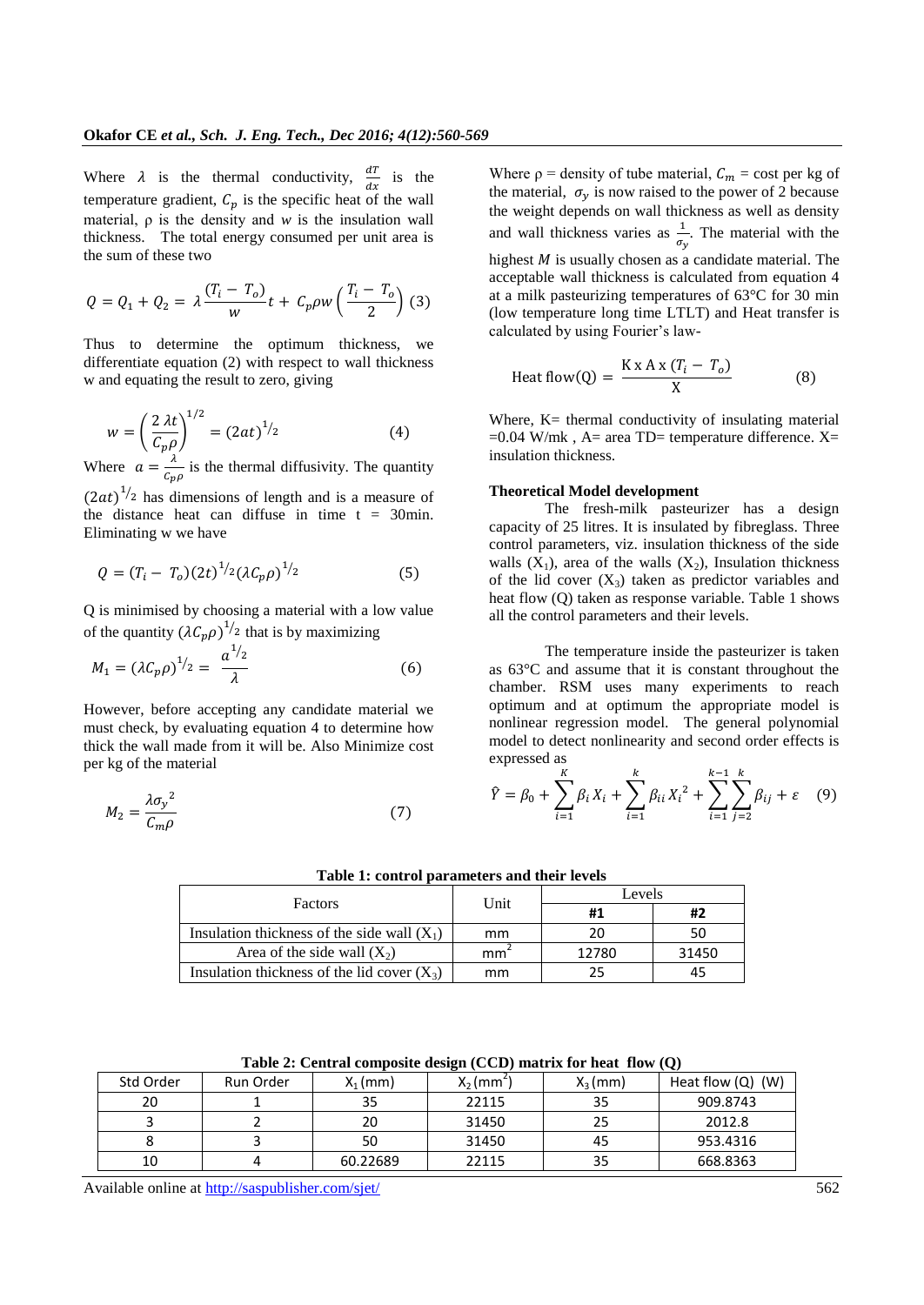| $\overline{2}$ | 5  | 50       | 12780    | 25       | 490.752  |
|----------------|----|----------|----------|----------|----------|
| 9              | 6  | 9.773108 | 22115    | 35       | 1422.532 |
| 11             | 7  | 35       | 6415.464 | 35       | 263.9505 |
| 15             | 8  | 35       | 22115    | 35       | 909.8743 |
| 18             | 9  | 35       | 22115    | 35       | 909.8743 |
| $\mathbf{1}$   | 10 | 20       | 12780    | 25       | 817.92   |
| 4              | 11 | 50       | 31450    | 25       | 1207.68  |
| 6              | 12 | 50       | 12780    | 45       | 387.4358 |
| 14             | 13 | 35       | 22115    | 51.81793 | 733.6181 |
| 12             | 14 | 35       | 37814.54 | 35       | 1555.798 |
| 13             | 15 | 35       | 22115    | 18.18207 | 1197.607 |
| 17             | 16 | 35       | 22115    | 35       | 909.8743 |
| $\overline{7}$ | 17 | 20       | 31450    | 45       | 1393.477 |
| 19             | 18 | 35       | 22115    | 35       | 909.8743 |
| 5              | 19 | 20       | 12780    | 45       | 566.2523 |
| 16             | 20 | 35       | 22115    | 35       | 909.8743 |

**Okafor CE** *et al., Sch. J. Eng. Tech., Dec 2016; 4(12):560-569*

# **RESULTS AND DISCUSSIONS Material selection**

Having carried out a search for materials that can suite the in-service condition of fresh-milk pasteurizer, the following materials presented in Table 3

met the search criteria as potential materials that can be used for the aforementioned application. Each of the parameter plotted for in Figure 1 and 2 was based on the moderate temperature condition the fresh-milk pasteurizer is exposed to, during operation.



**Fig-1:** λ-a chart for energy-efficient pasteurizer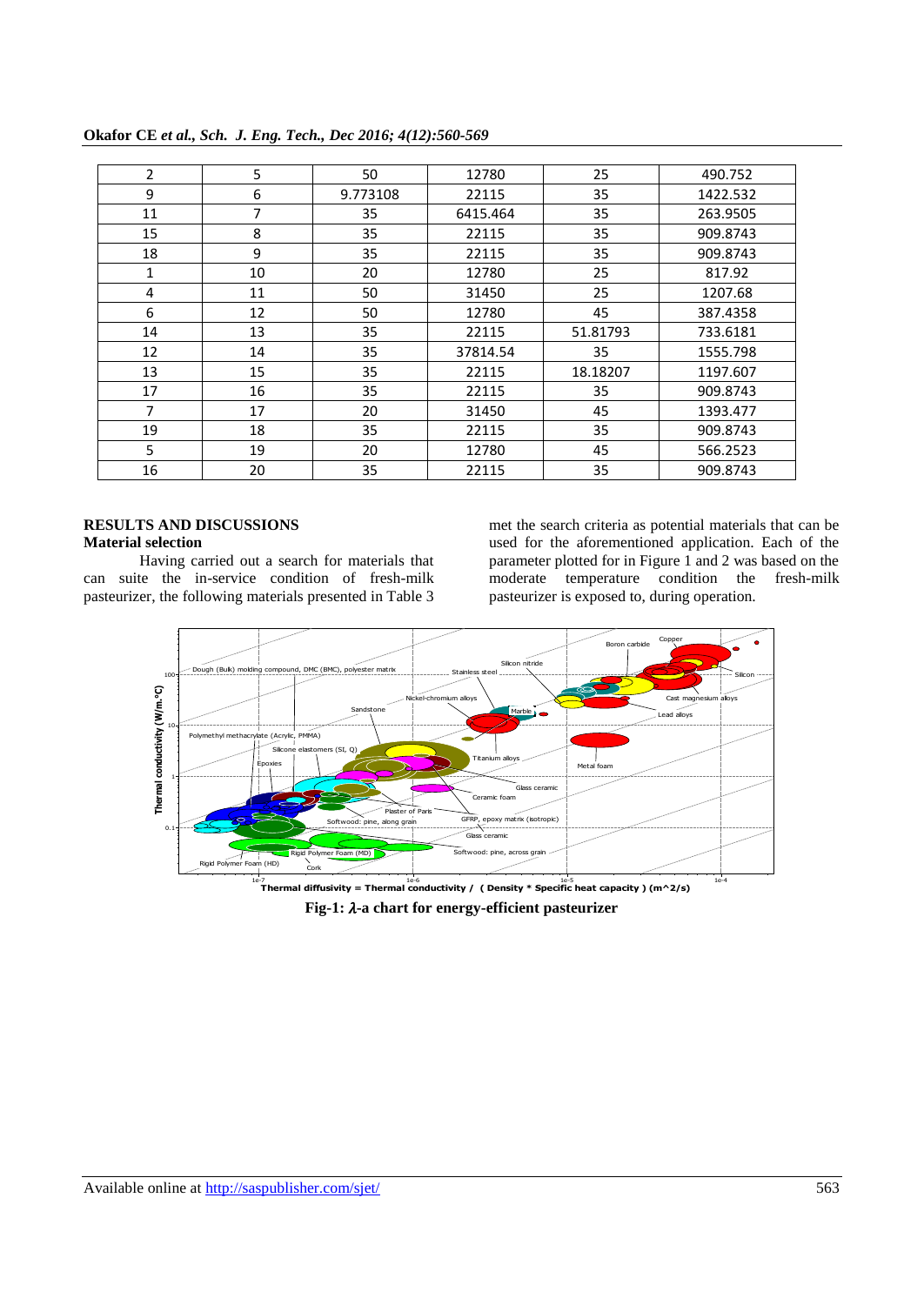

**Fig-2: material selection chart for energy-efficient pasteurizer based on cost**

Figure 1 shows the result of materials obtained when thermal conductivity is plotted against thermal diffusivity and Stainless steel and Low carbon steel

were in that category while Figure 2 shows the results obtained when material performance index is based on cost.

| Material                            | Density<br>(kg/m <sup>2</sup> )<br>$(\boldsymbol{\rho})$ | Price<br>(387.09<br>GBP/kg)<br>$(C_m)$ | Thermal<br>conductivi<br>ty<br>(W/m. <sup>°</sup> C)<br>$(\lambda)$ | Specific<br>heat<br>capacity<br>(J/kg. <sup>°</sup> C)<br>$(C_p)$ | ອຸ<br>Yield<br>strengt<br>h<br>(MPa)<br>$(\sigma_y)$ | Thermal<br>diffusivit<br>v<br>(a) = $\frac{\lambda}{c_p \rho}$ | W<br>$=(2at)^{1/2}$ | M <sub>2</sub><br>$\lambda \sigma_y^2$<br>$c_m \rho$ | M <sub>1</sub><br>$a^{1/2}$<br>$\lambda$ |
|-------------------------------------|----------------------------------------------------------|----------------------------------------|---------------------------------------------------------------------|-------------------------------------------------------------------|------------------------------------------------------|----------------------------------------------------------------|---------------------|------------------------------------------------------|------------------------------------------|
| Stainless steel                     | 7.85E3                                                   | 3.815                                  | 18                                                                  | 490                                                               | 585                                                  | 4.68E-06                                                       | 0.016756            | 3295.29                                              | 0.00012                                  |
| Low carbon<br>steel                 | 7.84E3                                                   | 0.367                                  | 51.5                                                                | 482.5                                                             | 322.5                                                | 1.36E-05                                                       | 0.028581            | 30248.46                                             | 7.16E-05                                 |
| GFRP epoxy<br>matrix(isotropi<br>c) | 1.86E3                                                   | 18.5                                   | 0.475                                                               | 1.1e <sub>3</sub>                                                 | 151                                                  | 2.32E-07                                                       | 0.003732            | 0.53221                                              | 0.001014                                 |
| Glass ceramic                       | 2.6E3                                                    | 4.065                                  | 1.92                                                                | 750                                                               | 119.75                                               | 9.85E-07                                                       | 0.007686            | 9.030888                                             | 0.000517                                 |
| Marble                              | 2.79E3                                                   | 0.457                                  | 5.5                                                                 | 870                                                               | 8                                                    | 2.27E-06                                                       | 0.01166             | 0.885334                                             | 0.000274                                 |

**Table 3: Candidate materials for energy-efficient pasteurizer**

# **Results of static frame Analysis**

Properties of the two materials selected were used to implement static analysis of frame**,** while stainless steel was used in design of pasteurizing

chamber, low carbon steel was used for the design of the base. Table 4 shows the frame weight distribution while table 5 indicates reaction force and reaction moment distributions.

| Table 4: Frame weight distribution table |           |            |  |  |  |  |
|------------------------------------------|-----------|------------|--|--|--|--|
| Section                                  | Load (kg) | Weight (N) |  |  |  |  |
| Casing                                   | 54.34     | 543.4      |  |  |  |  |
| Insulation material                      | 84.34     | 843.4      |  |  |  |  |
| Piping accessories                       | 2.368     | 23.68      |  |  |  |  |
| Water content                            | 68.92     | 689.2      |  |  |  |  |
| Total                                    | 209.97    | 2099.7     |  |  |  |  |

**Table 4: Frame weight distribution table**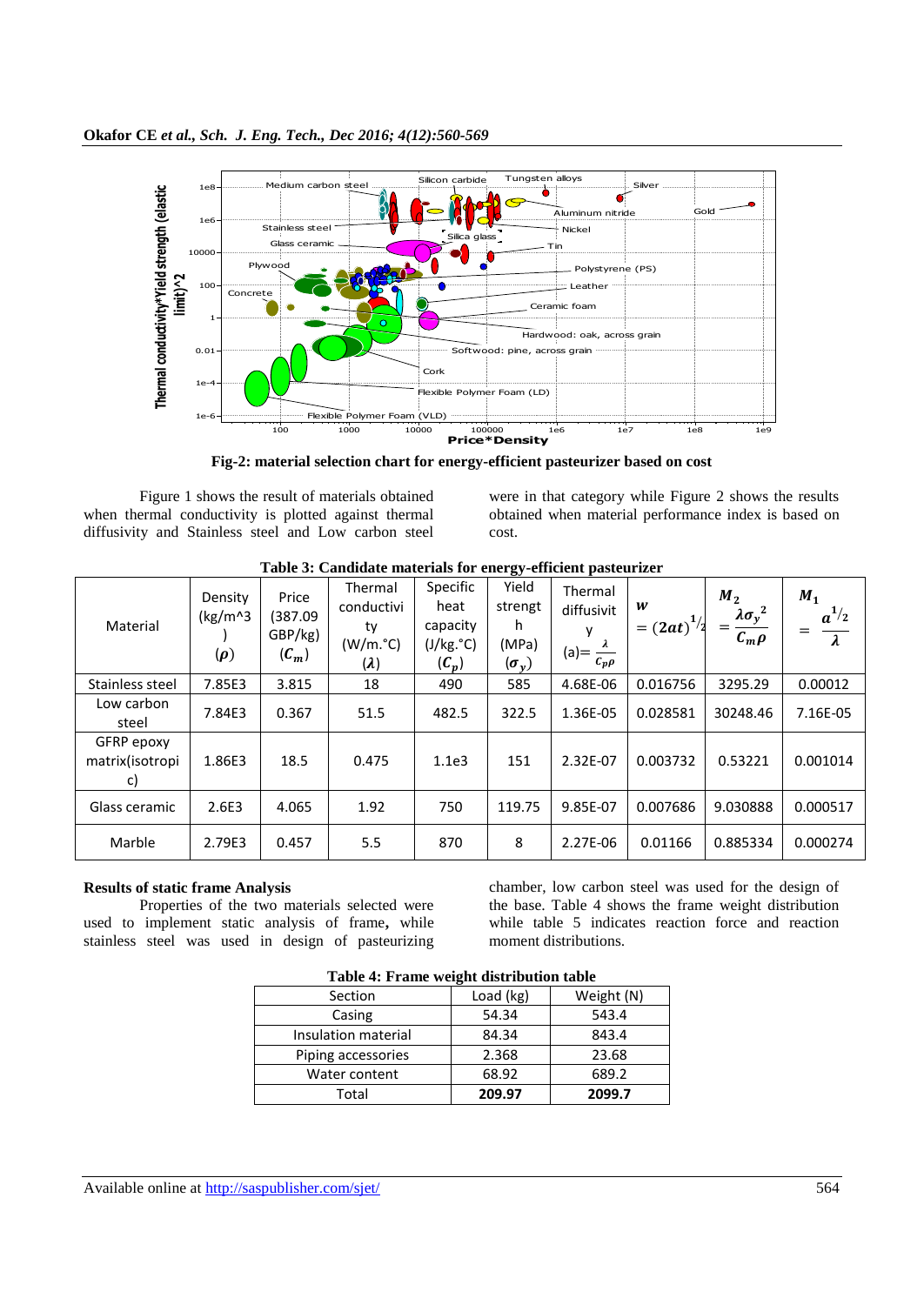| Table 5: Reaction force and reaction moment distributions |                       |                           |                        |                           |  |  |
|-----------------------------------------------------------|-----------------------|---------------------------|------------------------|---------------------------|--|--|
| <b>Constraint Name</b>                                    | <b>Reaction Force</b> |                           | <b>Reaction Moment</b> |                           |  |  |
|                                                           | <b>Magnitude</b>      | Component<br>(Fx, Fy, Fz) | Magnitude              | Component (Mx,<br>My, Mz) |  |  |
| Fixed constraint: 1                                       | 577.808N              | 20.851 N                  | 2989.333 N mm          | 2108.541 N mm             |  |  |
|                                                           |                       | 577.052 N                 |                        | $1.158$ N mm              |  |  |
|                                                           |                       | $-20.939$ N               |                        | 2114.768 N mm             |  |  |
| Fixed constraint: 2                                       | 579.477 N             | $-21.389$ N               | 2712.586 N mm          | 1956.382 N mm             |  |  |
|                                                           |                       | 578.725 N                 |                        | $6.652$ N mm              |  |  |
|                                                           |                       | $-20.352$ N               |                        | $-1879.002$ N mm          |  |  |
| Fixed constraint: 3                                       | 577.507 N             | $-19.732$ N               | 2942.638 N mm          | $-2077.814$ N mm          |  |  |
|                                                           |                       | 576.830 N                 |                        | $1.164$ N mm              |  |  |
|                                                           |                       | 19.821 N                  |                        | $-2083.700$ N mm          |  |  |
| Fixed constraint: 4                                       | 579.477 N             | 20.270 N                  | 2172.795 N mm          | $-1874.326$ N mm          |  |  |
|                                                           |                       | 578.724 N                 |                        | $-8.418$ N mm             |  |  |
|                                                           |                       | 21.470N                   |                        | 1961.14 5 N mm            |  |  |

The red colour on the colour bar signifies area of high stress concentration while the blue part signifies area of less stress concentration for figure 4 and 5. Von misses' failure criterion is used in evaluating the frame. According to the failure criterion, material will fail if the maximum value of von misses stress induced in the material is more than the yield strength of the material. The maximum von misses stress on figure 4 is

102.7Mpa, this value is less than the yield strength of the material of 585MPa and 322.5MPa for both stainless steel and low carbon steel respectively. Thus the frame is considered to be stable. The maximum factor of safety for the frame is 15. The red colour on the colour bar signifies area of high stress concentration while the blue part signifies area of less stress concentration for figure 3 and 4.

| Table v. Static Result Summal V |             |                 |                |  |  |  |  |  |
|---------------------------------|-------------|-----------------|----------------|--|--|--|--|--|
| <b>Name</b>                     |             | <b>Minimum</b>  | <b>Maximum</b> |  |  |  |  |  |
| <b>Displacement</b>             |             | $0.00$ mm       | 0.036          |  |  |  |  |  |
|                                 | Fx          | $-272.892$ N    | 372.183 N      |  |  |  |  |  |
| Forces                          | Fy          | $-271.873$      | 273.201 N      |  |  |  |  |  |
|                                 | Fz          | $-66.539 N$     | 578.083 N      |  |  |  |  |  |
|                                 | Mx          | $-14790.540Nmm$ | 18858.725 Nmm  |  |  |  |  |  |
| Moments                         | My          | -18667.390Nmm   | 14905.057 Nmm  |  |  |  |  |  |
|                                 | Mz          | -985.503N       | 981.307 Nmm    |  |  |  |  |  |
|                                 | Smax        | $-1.277$ Mpa    | 6.718 Mpa      |  |  |  |  |  |
|                                 | Smin        | $-14.207$ Mpa   | $0.283$ Mpa    |  |  |  |  |  |
|                                 | Smax(Mx)    | $0.000$ Mpa     | 6.845 Mpa      |  |  |  |  |  |
| <b>Normal Stresses</b>          | Smin(Mx)    | $-8.728$ Mpa    | $0.000$ Mpa    |  |  |  |  |  |
|                                 | Smax(MY)    | $0.000$ Mpa     | 6.898 Mpa      |  |  |  |  |  |
|                                 | Smin(My)    | $-8.638$ Mpa    | $-0.000$ Mpa   |  |  |  |  |  |
|                                 | Saxial      | $-1.295$ Mpa    | $0.310$ Mpa    |  |  |  |  |  |
| <b>Shear Stresses</b>           | Tx          | $-1.638$ Mpa    | 1.643 Mpa      |  |  |  |  |  |
|                                 | Ty          | 1.645 Mpa       | 1.637 Mpa      |  |  |  |  |  |
| <b>Torsional stresses</b>       | $\mathbf T$ | $-0.736$ Mpa    | $0.739$ Mpa    |  |  |  |  |  |

**Table 6: Static Result Summary**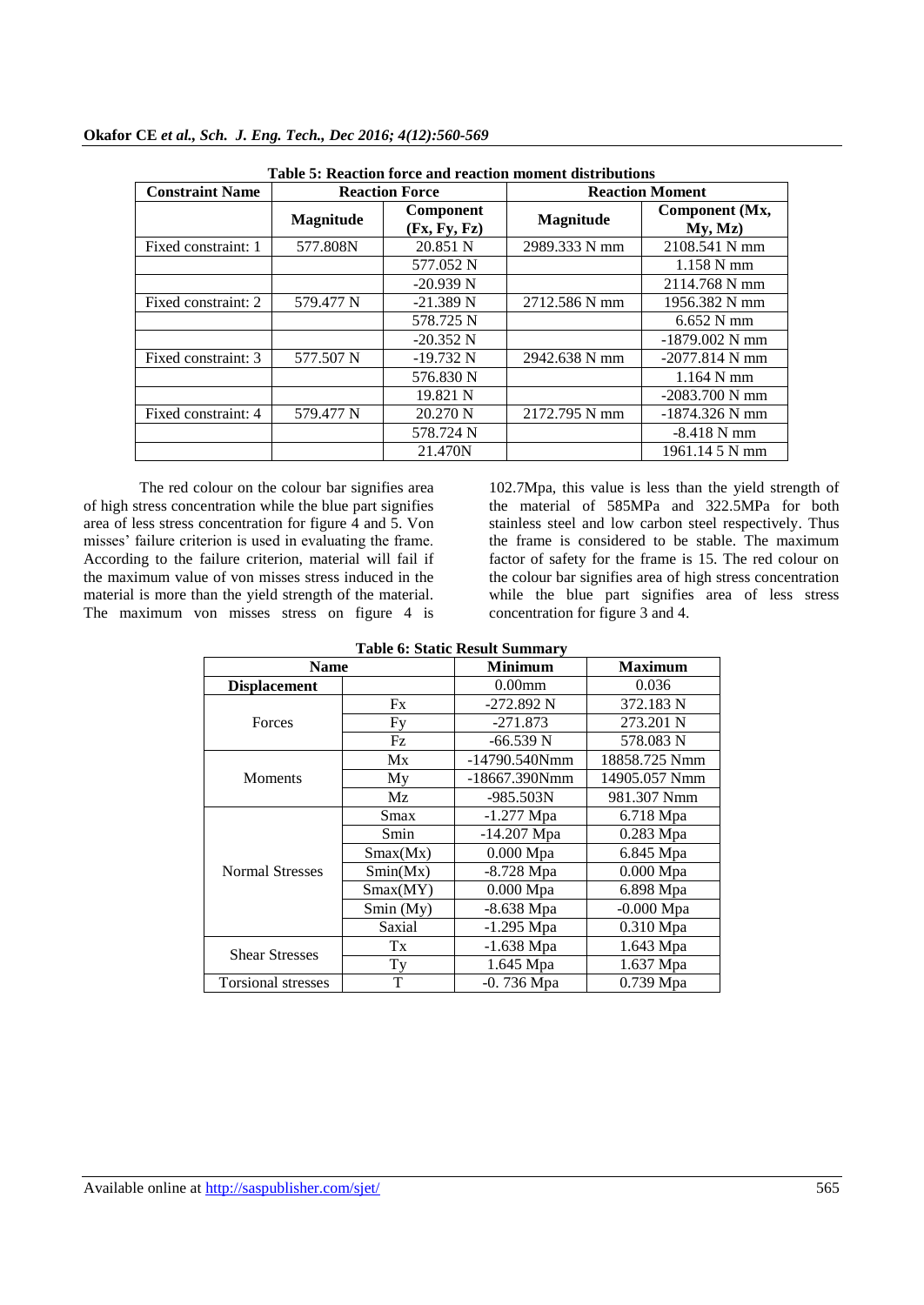

Figure 3 shows displacement diagram of the frame in all load cases while table 4 shows the displacement values from the range of frames analysed and the optimised responses. The optimised values show a considerable improvement over the best of the existing frames, with a 13% increase in vertical displacement and 15% decrease in lateral displacement when compared to the best of the analysed frames.



**Fig-4: FEA Analysis results showing Von Mises stress and factor of safety of the frame**

From the results of FEA, it is apparent that the stresses induced in the frame of pasteurizer is least and the factor of safety is also well above the limit. The use of ANSYS software makes the process of calculation fast and several iterations are permissible to arrive at the best possible results. The results are relevant provided the assumptions and boundary conditions are perfect.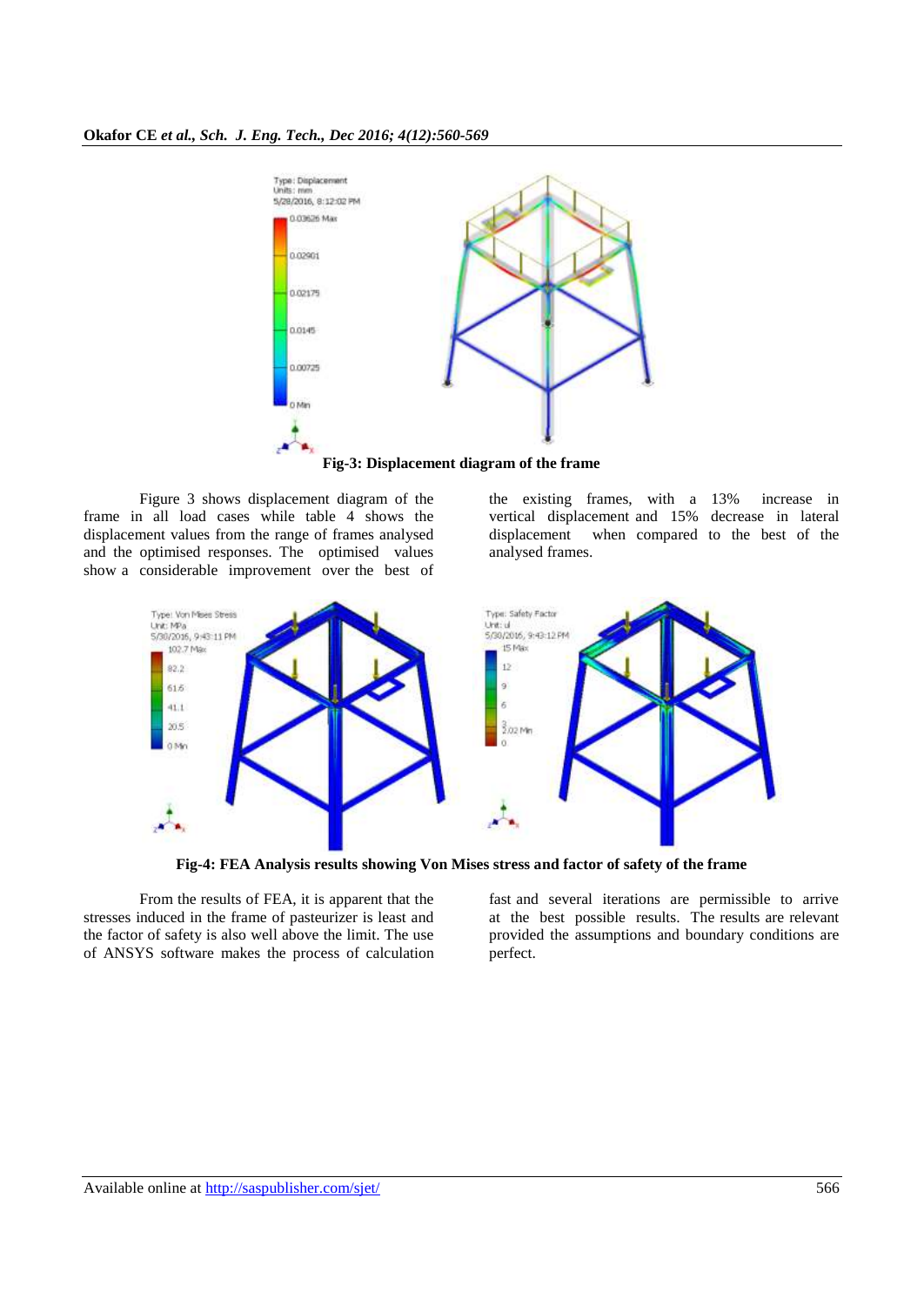

**Fig-5: Soya Milk Batch Pasteurizer CAD Model**

# **Response surface results**

From table 7, the R-Squared value indicates that 97.55% variation in heat flow was due to independent Variable, only about 2.45 % cannot be

explained by the model, so it is concluded that the theoretical model is adequate to describe the flow of heat by response surface.

| Source                | DF           | Seq SS  | Adj SS  | Adj MS  | F       | P     |
|-----------------------|--------------|---------|---------|---------|---------|-------|
| Regression            | 9            | 3332073 | 3332073 | 370230  | 386.81  | 0.000 |
| Linear                | 3            | 3159796 | 3159796 | 1053265 | 1100.42 | 0.000 |
| $X_1$                 | 1            | 667255  | 667255  | 667255  | 697.13  | 0.000 |
| $X_2$                 | $\mathbf{1}$ | 2197038 | 2197038 | 2197038 | 2295.41 | 0.000 |
| $X_3$                 | 1            | 295502  | 295502  | 295502  | 308.73  | 0.000 |
| Square                | 3            | 37411   | 37411   | 12470   | 13.03   | 0.001 |
| $X_1^2$               | 1            | 31635   | 33554   | 33554   | 35.06   | 0.000 |
| $X_2^2$               | 1            | 44      |         | 1       | 0.00    | 0.977 |
| $X_3^2$               | 1            | 5732    | 5732    | 5732    | 5.99    | 0.034 |
| Interaction           | 3            | 134866  | 134866  | 44955   | 46.97   | 0.000 |
| $X_1^*X_2$            | 1            | 68299   | 68299   | 68299   | 71.36   | 0.000 |
| $X_1^*X_3$            | 1            | 32951   | 32951   | 32951   | 34.43   | 0.000 |
| $X_2^*X_3$            | $\mathbf{1}$ | 33617   | 33617   | 33617   | 35.12   | 0.000 |
| <b>Residual Error</b> | 10           | 9571    | 9571    | 957     |         |       |
| Lack-of-Fit           | 5            | 9571    | 9571    | 1914    |         |       |
| <b>Pure Error</b>     | 5            | 0       | 0       | 0       |         |       |
| Total                 | 19           | 3341644 |         |         |         |       |

|  | Table 7: Analysis of Variance for heat flow (Q) |  |  |
|--|-------------------------------------------------|--|--|
|--|-------------------------------------------------|--|--|

 $S = 30.9378$ , PRESS = 81947.8, R-Sq = 99.71%, R-Sq(pred) = 97.55% and R-Sq(adj) = 99.46%.

From table 7, the "Pred R-Squared" of 97.55% is in reasonable agreement with the "Adj R-Squared" of 99.46%. The response surface models in terms of actual factors is in equations (10). It represents the relationship

between the response variable and predictor variables involving the linear, quadric, and interaction terms. The models show that the insulation thickness of the side walls  $(X_1)$  has the highest effect on the heat flow

Available online at<http://saspublisher.com/sjet/> 567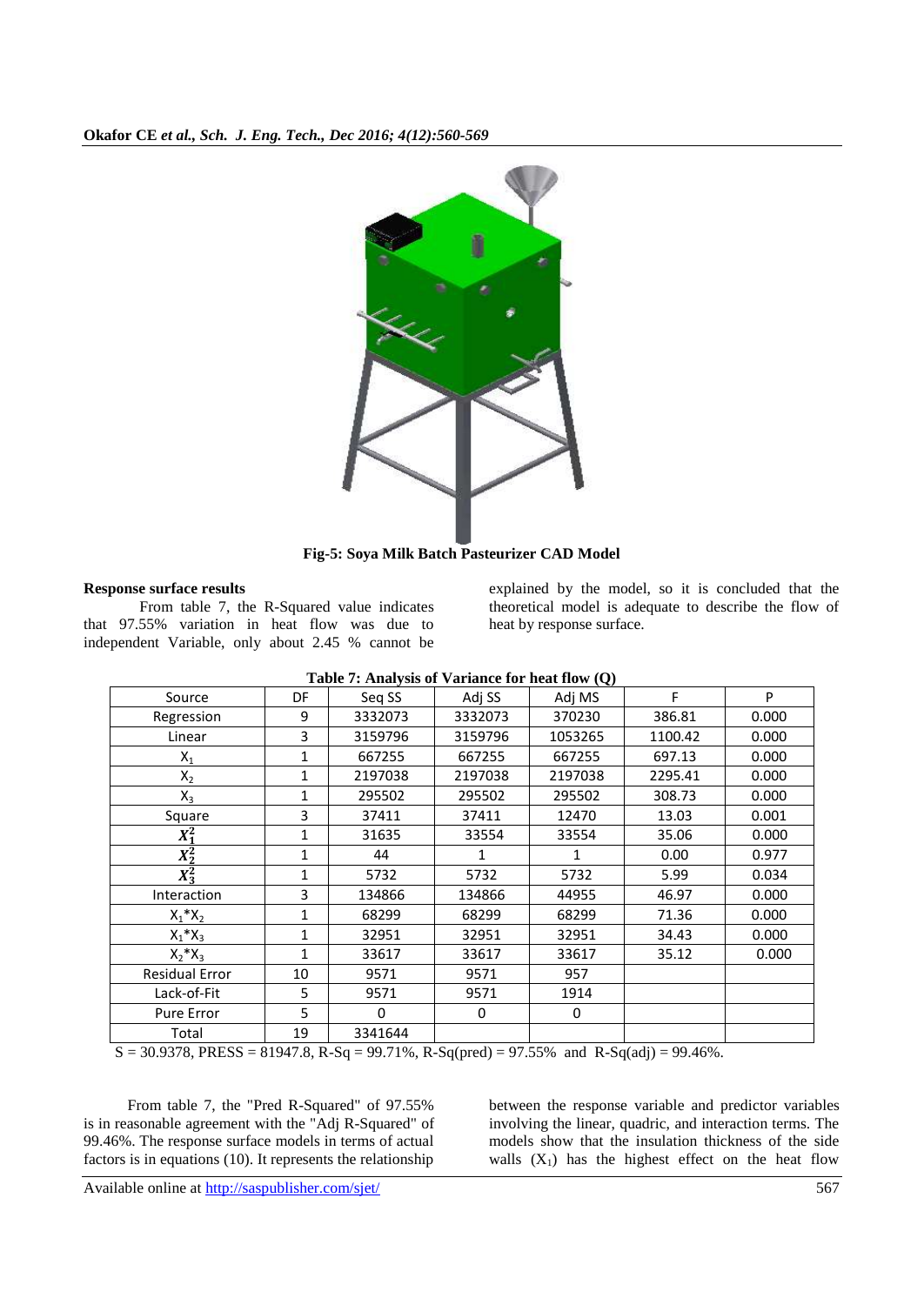response. Also interaction effects are shown to be significant; both main and high order effects were also

depicted.

**Heat flow(Q)** = 974.456 – 30.1300  $X_1$  + 0.0902460  $X_2$  – 28.2880  $X_3$  + 0.214457 $X_1^2$  + 2.71641E – 09 $X_2^2$  $+0.199432 X_3^2$  $\overline{\phantom{0}}$ 



**Fig-6: 3-D surface plot of variation of heat flow with insulation thickness of the side walls (X1) and Insulation thickness of the lid cover**  $(X_3)$ 



**Fig-7: 3-D surface plot of variation of heat flow with insulation thickness of the side walls (X1), area of the walls**   $(X_2)$ 



**Fig-8: 3-D surface plot of variation of heat flow with area of the walls (X2), Insulation thickness of the lid cover**   $(X_3)$